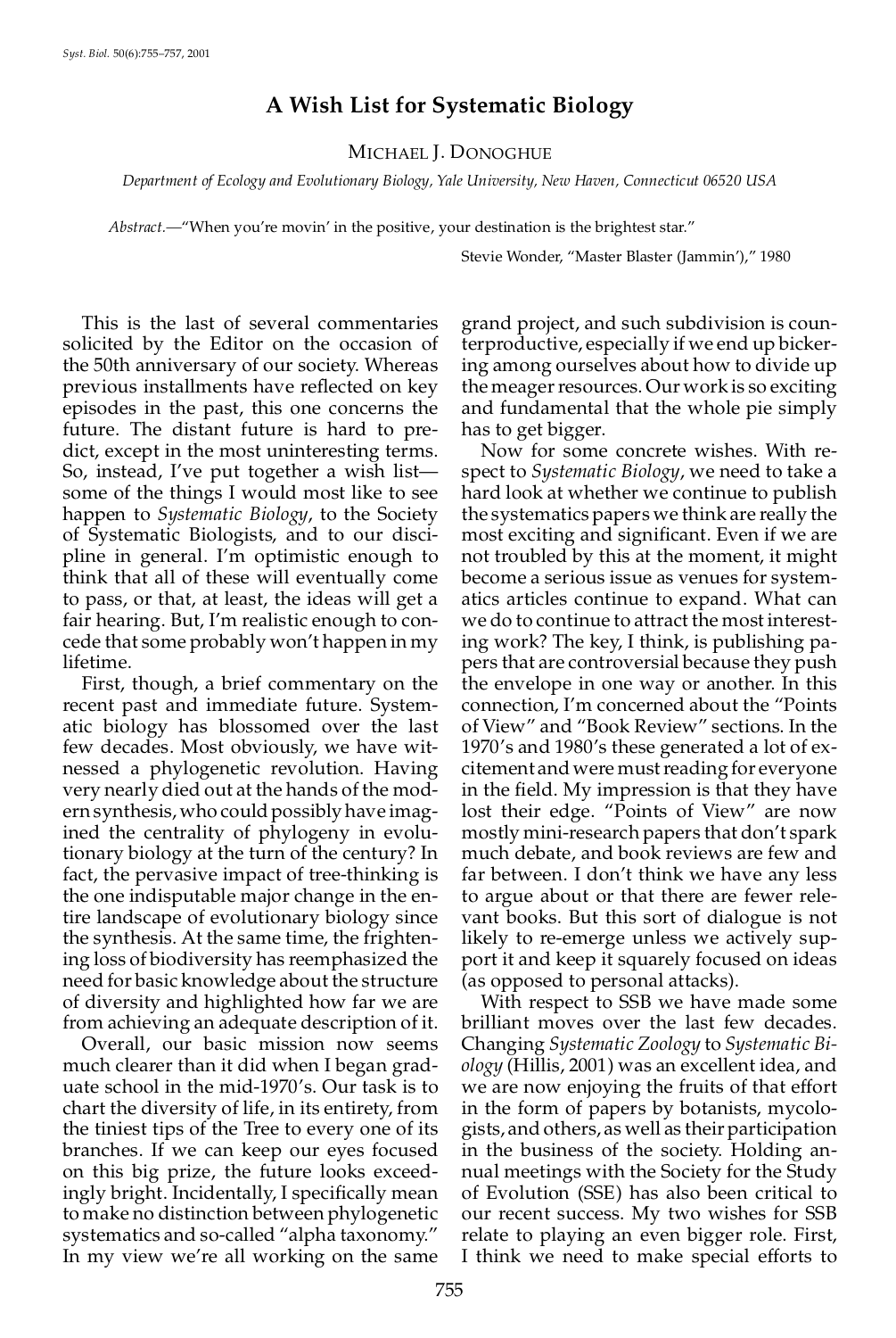represent the international systematics com munity. There have been some attempts to build alliances overseas (see "Report of So ciety Business" for 1989 and 1999; Syst. Biol. 48: 228, 838), but despite our intentions, we are still mainly a North American outfit. Holding meetings and workshops abroad on some regular basis would go a long way to ward solving this problem. We should also be sure that SSB is represented wherever there are important discussions that concern our membership. We are still, for exam ple, having limited impact on global change initiatives.

Second, I think we need to lead by ex ample when it comes to databasing our findings. The systematics community has a set of obvious commitments related to phylogenetic analyses, yet we have so far failed to ensure that these data are accessible. Attempts are made, of course, to archive datasets, but a flat archive is a far cry from a real database, which would allow meaningful searches and syntheses. In fact, in comparing *Systematic Biology* over the last four years with *Mycologia, Systematic Botany*, and the *American Journal of Botany*, I found *Mycologia* to be at the top and *Systematic Biology* to be at the bottom of the list in terms of the ability to electronically retrieve phylogenetic data published in their pages. I think a key to turning this around is to actively support grass-roots efforts along these lines, such as the Tree of Life project (http:// ag.arizona.edu/tree/phylogeny.html) and TreeBASE (http://www.herbaria.harvard.  $edu/treebase$ ), and to adopt them as official SSB outlets. At the same time, it makes perfect sense for us to get behind efforts to database taxonomic names, specimen data, and so on, which are now mainly shouldered by our museums. At the very least we might fill a significant void by providing, through our Web pages, a clearinghouse for such resources.

It is worth noting that the word "advance ment" appears prominently in the names of some well known scientific societies, such as the "American Association for the *Advancement* of Science." I don't think we need to change our name-but we should be more proactive in advancing our discipline as a whole and in reaching out to the rest of sci ence and society. This sentiment segues nat urally into my wishes for our discipline in general.

First, I think that the vitality of our enterprise depends critically on making connections to other disciplines. Whereas phylogenetic systematics has fused almost imperceptibly with, for example, the study of molecular evolution and development, we have made much less headway in connecting with our paleontological colleagues, or to many aspects of ecology (e.g., community and ecosystem ecology). This has little to do, I think, with the potential for productive interchange and more to do with sociology. So, we need to try harder.

Despite our completely obvious connections to evolutionary biology, for some rea son "pattern cladistics" still exists (if you doubt this, see, for example, Brower, 2000). I wish this would finally disappear. However necessary it once may have seemed to proclaim our "independence"—distancing systematics from evolution in this way has long since outlived its usefulness. Now it's just embarrassing. We should be marching arm-in-arm with our friends studying pop ulation genetics, adaptation, speciation, etc. Despite repeated proclamations to the contrary by some colleagues, our gene trees, not to mention our biogeographic data, are cru cial to these efforts, and vice versa.

Our long-term success in connecting to the rest of the world depends ultimately on getting our own house in order. Most importantly, we need to continue to shed remnants of arbitrariness in the way we do our business. Thanks largely to Willi Hennig's brilliant arguments (1966), a giant step in this direction has already been takenthe resolve to give names only to clades. However, it looks like the next logical step eliminating the traditional taxonomic ranks will be much harder. As bad luck would have it, at a very early stage one of our most important endeavors-naming-got tied to something arbitrary-ranking. Though it will be painful to disentangle these, after so many years, I believe it will be increasingly harmful to our discipline to maintain cur rent nomenclatural practices. Given the fun damental nature of the problem, I think the best way out (for us and for the user com munity) is not to try to patch up the old system, but instead for the systematics commu nity to adopt something like the PhyloCode (http://www.ohiou.edu/phylocode/). Amo ng other things this would force us to aban don the false security of standard ranks, and